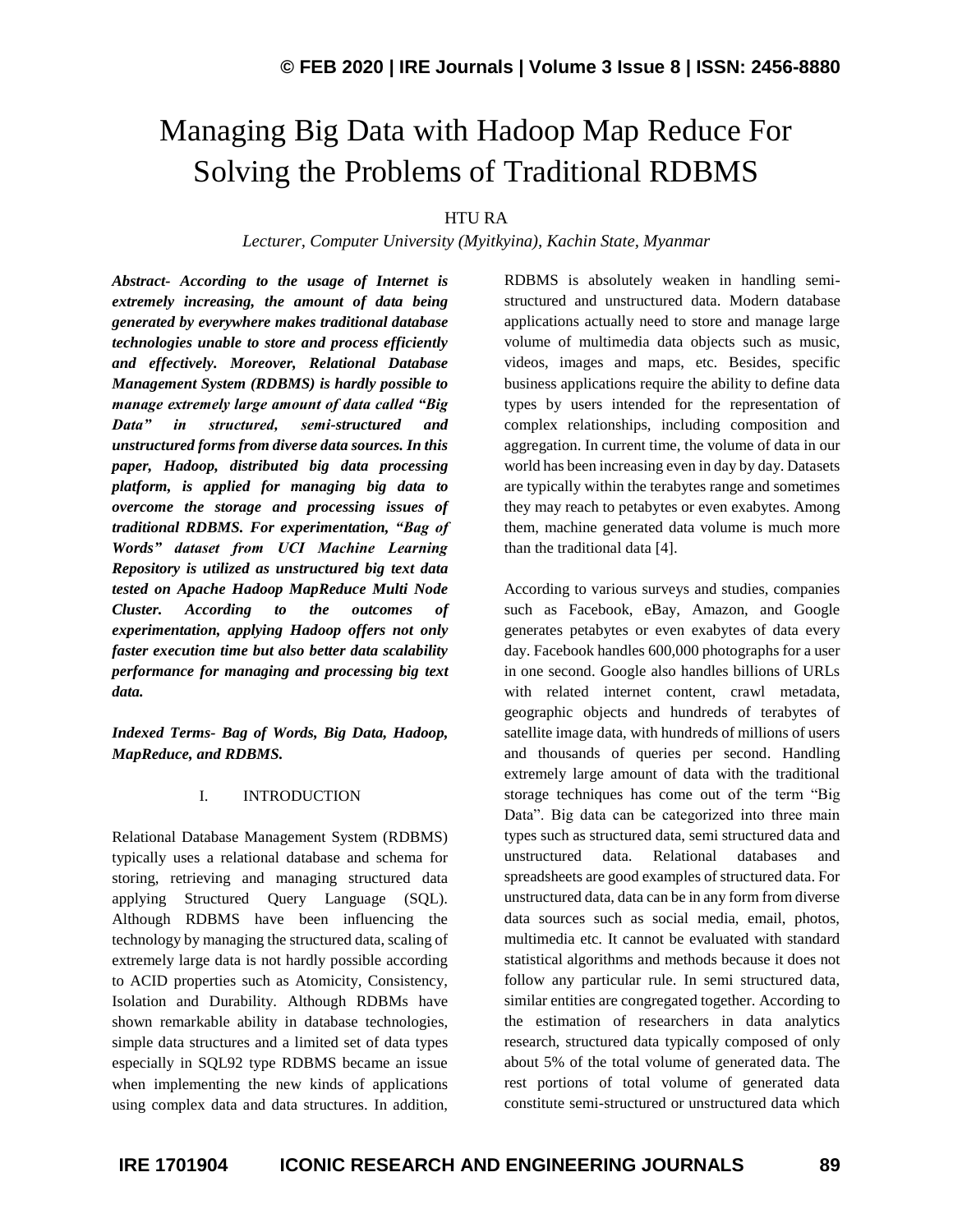makes it more difficult to handle and process in extracting meaningful information. Nowadays, the primary focus of big data and big data analytics is to discover meaningful insight using traditional data mining techniques such as rule-based systems, decision trees, and pattern mining and other techniques upon the extremely large data sets efficiently [9], [10], [12].

To solve the issues and problems of existing RDBMS for managing and processing big data, the NoSQL movement creates open source non-relational solutions. NoSQL databases are a new type of databases for non-relational data storage and the have many good typical features such as simplified data model, little or no support for OLTP, no standard query language and no support of integrity constraints, etc. Among them, the weakness of ACID properties is the most suitable matter in the management and processing of big data. Moreover, MapReduce programming model which is developed by Google and Hadoop including HDFS (Hadoop Distributed File System) offers parallel computation and processing platform upon extremely large datasets [14]. Hadoop platform is actually intended to provide highly parallelizable and executable a program on a large cluster of commodity tens of thousands of machines managing data partitioning, task scheduling, and also recovery from machine failures. In this paper, hadoop, distributed big data processing platform, is applied for the managing and processing of big data to facilitate the storage and processing issues of traditional RDBMS. In addition, the paper focuses to overcome the issues and challenges of using traditional tools and techniques in managing big data. The paper is organized as follows: the related works which are motivated for the paper are described in section 2. The background theory associated with big data, the primary focus of the paper, is presented in section 3. In section 4, hadoop, distributed big data processing platform including its components for storage and processing big data is discussed. The experimentation portion of the paper is also expressed in section 5. Finally, the discussions and future works are described in section 6.

#### II. RELATED WORKS

George Feuerlicht [4] presented that the evolution of database management systems by reviewing and analyzing the developments of research and implementations by modern database management applications. The author made some observations about applications which are clearly data-intensive where there is no database and schema and there is no also support for database queries. These applications are truly difficult to regard as database applications demanding new systems and technologies. Big data is typically a collection of different types of data which is extremely large and complex to process using traditional database management tools or data processing applications. S. Vikram Phaneendra and E. Madhusudhana Reddy [13] discussed about up-to-date big data systems and technologies including Apache Hadoop MapReduce architecture and its future usecases. Jaroslav Pokorný [10] presented that many possibilities concerned with how to store and process big data. The author also explained managing of big data depends on applications in which how much data volume will access, the complexity of mining algorithms will be used and so on. A new feature is, that some of these systems have more different components that enable access and process data stored in various ways. In addition, the current trends and approaches which are related with big data management and processing intended for possible research directions. In an era of data analytics, the analysis of big data absolutely requires faster improvements by addressing many technical challenges concerning with it. Raveena Pandya, Vinaya Sawant, Neha Mendjoge and Mitchell D'silva [3] discussed about the challenges for big data not only the obvious problems of data scalability but also heterogeneity of data from data collection to result visualization. In addition, unstructured big text data is generated from many sources. Zaheeruddin Ahmed [15] emphasized about the efficient way of storing unstructured big data and then applying suitable approaches of analyzing it. The author also discussed some of the challenges and issues related to big data analytics concerning with text analytics.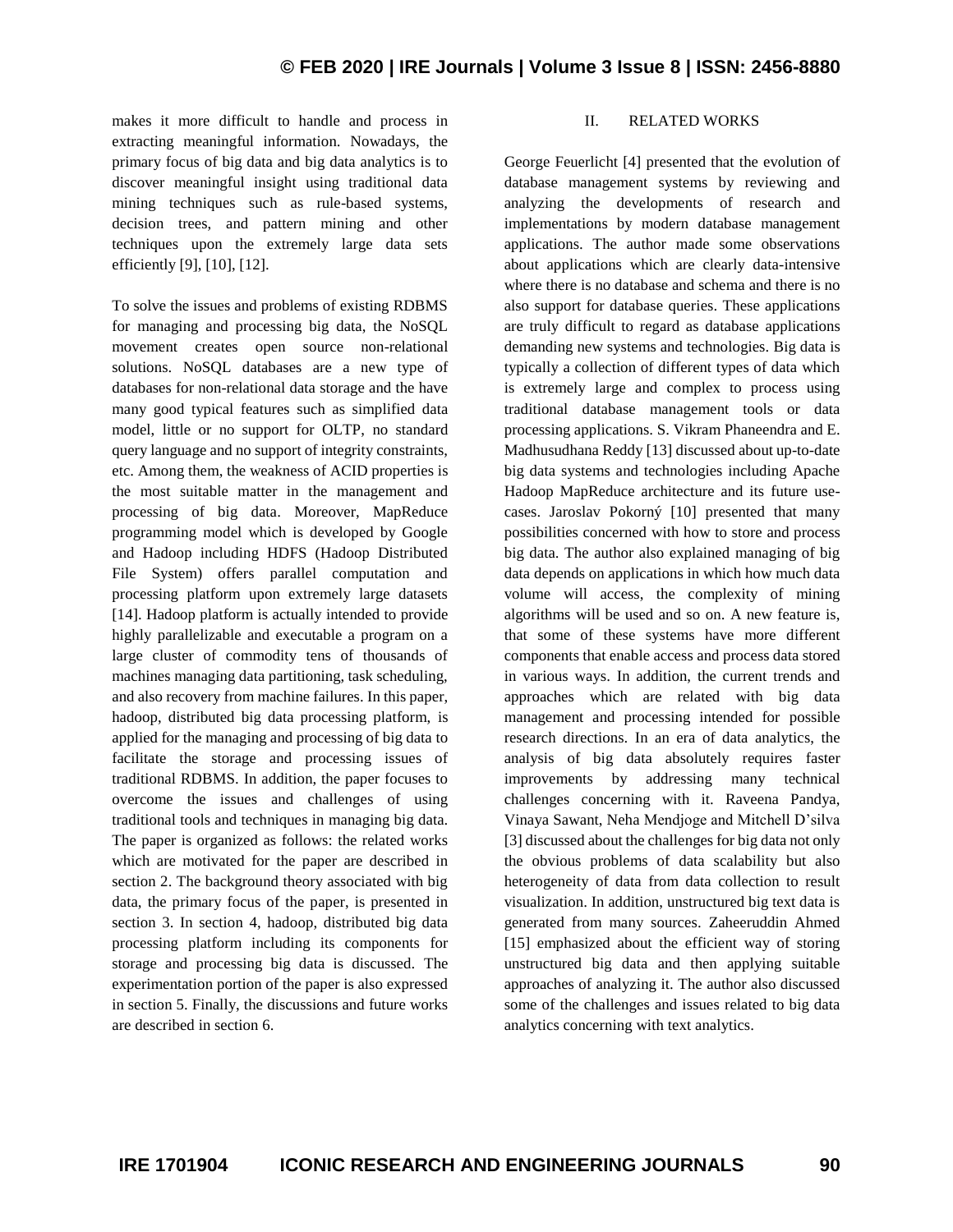# III. TRADITIONAL DATA VS BIG DATA

## A. Traditional Data

In earlier days, not only the type of data available was limited to apply but also a limited set of technologies to manage and process data in most of the applications. Traditional database technologies are enable to store and process the amount of data available efficiently in updating, storing and querying and so on. RDBMS has actually influenced the database technologies to manage and query in tabular data, we called structured data. The structured data can be organized using a predefined data model which can be significantly seen in relational databases and Excel applications.

# B. Big Data

For unstructured data, it cannot be organized using pre-defined model. Video, text, audio and others are good examples of unstructured data. And, the semistructured data can be assumed between the categories of structured and unstructured data, for example, Extensible Markup Language (XML). The storage and processing of extremely large amount of structured or semi-structured as well as unstructured data anytime we desire is a big issue to solve. The emergence of "Big Data" has become according to some difficulties and limitations to manage and process extremely large amount of data with the traditional database technologies like RDBMS and others. Generally, big data can be defined when the size or amount of data is beyond the capabilities of traditional database management technologies and tools to collect, process, retrieve, manage, store and analyze. Research on analyzing big data has proposed many scalable algorithms and efficient data structures, and some optimizations to analyze it [2], [6]. Big data can be characterized as follows:

Volume: It refers to the amount of data which is being collected approximately ranging from terabytes to exabytes.

Velocity: It refers to the rate of data generation. Typically, traditional data analysis is based on periodic updates, for example, daily, weekly or monthly. However, big data should be in real or near real-time processing indeed.

Variety: It refers to diverse types of data that are being collected such as structured, semi-structured and unstructured data.

Veracity: It refers to examine the reliable data from uncertain and imprecise raw data to obtain valuable insights.

Variability: It refers to data which are produced from diverse data sources may be an increasing complexity levels in managing data.

# IV. HADOOP: DISTRIBUTED BIG DATA PROCESSING PLATFORM

For storage and processing big data, hadoop provides parallel and distributed processing of very huge datasets using Map Reduce together with HDFS. It is a good solution for storing and managing big data efficiently.

# A. Hadoop Distributed File System (HDFS)

One primary component of the Hadoop is HDFS which break data in the Hadoop Cluster into many pieces and distributed across the different severs in this cluster. HDFS maintains the replication of the data for preventing the failures of hardware and data loss. Moreover, it has the architecture of master/slave for storing data. A HDFS cluster typically consists of a single Name Node and many Data Nodes, one per node in the cluster, which handles the storage of data connected to the nodes that they run on this cluster [5].

# B. MapReduce

MapReduce is a programming model and an associated implementation for processing and generating large data sets with a parallel and distributed algorithm on a cluster. It is intended for distributed and parallel processing of big data offering reliable and fault-tolerant services. It is still very simple technique in compared with the area of distributed databases [8], [11]. There are two distinct phases in MapReduce:

1) Map Phase: The input data or job or workload is partitioned into smaller ones. Besides, the tasks are assigned to Mapper, which processes each unit block of data to produce a sorted list of (key, value) pairs. This list, which is the output of mapper, is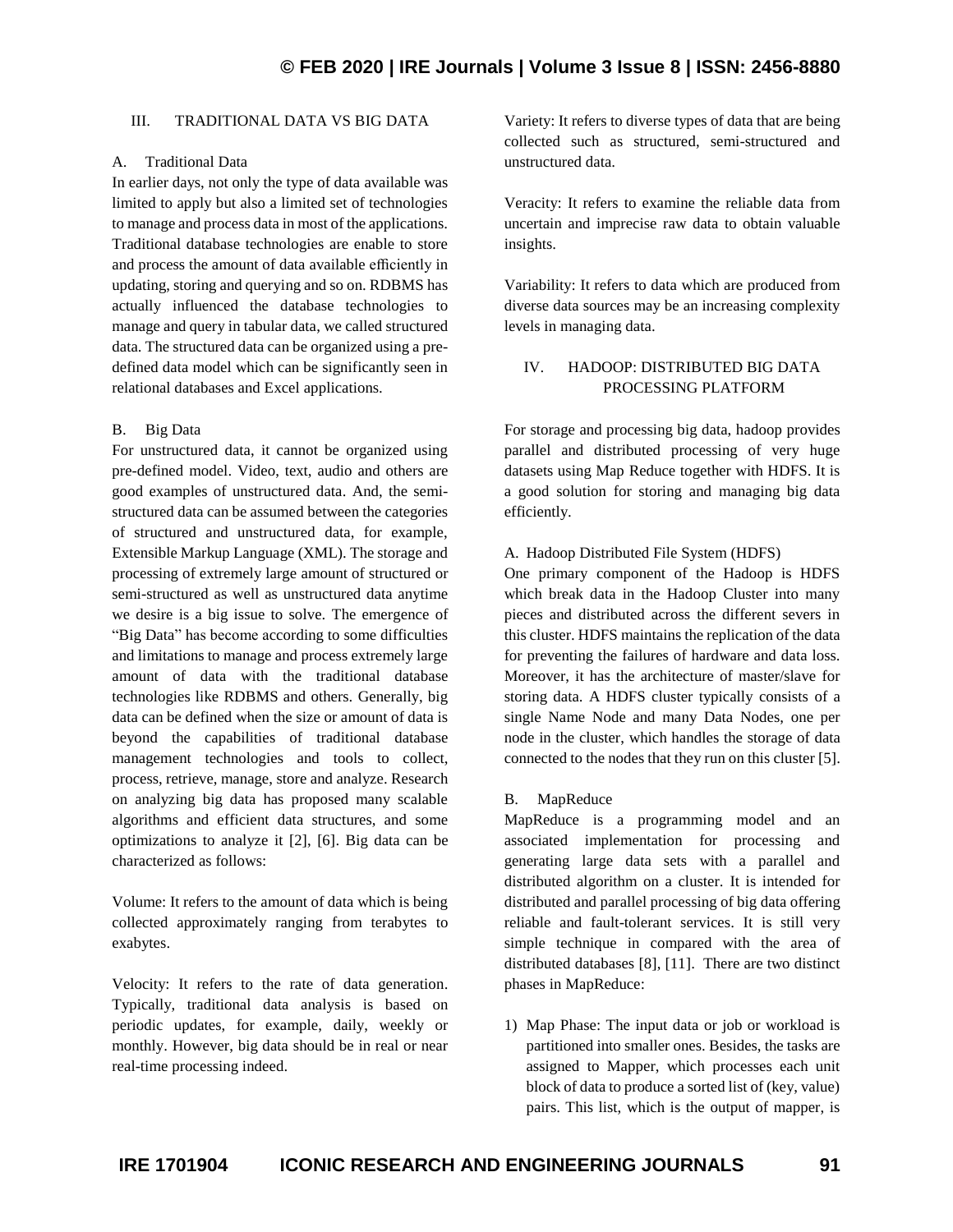passed to the next phase. This process is known as shuffling.

2) Reduce: The input data is analyzed and merged to produce the final output which is written to the HDFS in the cluster.



Fig. 1 Process Flow of MapReduce

#### V. EXPERIMENTATION

#### A. Experimental Setup

In this paper, the experiments were performed on Apache Hadoop MapReduce Multi Node Cluster which consists of three machines or processing nodes. One for master (server node) and two slave nodes in this cluster. On both the machines, a DataNode (Storing of Data) will be running. A Multi Node Cluster in Hadoop typically contains two or more DataNodes in a distributed Hadoop environment.



Fig.2 Multi Node Hadoop Cluster

#### B. Applied Dataset

Nowadays, with increasing volume of unstructured text documents, huge collection of documents in digital libraries, repositories, and etc. are piling up

quickly and effectively managing on these documents is urgently required to solve. Moreover, text data analytics involves getting insights from text content in documents, books, social media, and various other sources [1], [7]. The raw, unstructured text data via "Bag of Words" dataset from UCI Machine Learning Repository is applied as unstructured big dataset in this paper. This dataset contains totally five text collections in the form of bags-of-words. For each text data collection, there are extremely large number of documents are organized from more than 300,000 web pages. It composed of 8000,000 number of row or data records or instances and 100,000 number of columns or attributes in the form of bags-of-words.

#### C. Experimental Results

According to the data structure and size of "Bag of Words" dataset utilized in this paper, we encountered a big problem or issue when we load the whole dataset including all text documents data using traditional RDBMS. There's a time constraint on how much time we have to store these massive data volume. Moreover, by applying SQL, there are some queries which are going to be attempting to retrieve from it. In this situation, we must also consider the processing time in retrieving or querying some outcomes from these extremely large amount of text data. Therefore, we made the experiments on distributed data processing platform, Apache Hadoop MapReduce Multi Node Cluster. To verify the performance of applying this cluster for unstructured big text document dataset, the experiments were made by varying the number of data records or size of data volume as shown in figure 3. According to the figure, it can be clearly seen that the execution time resulted from Hadoop platform is very faster than in compared with traditional platform with single machine. In addition, data processing on traditional standalone machine, it presents a major effort with single processor's calculation which will prevent data scalability. According to the experiments, after processing more than 7000,000 data records, it produces "Out of Memory" results. Therefore, it limits its usage only on small and medium datasets. In order to overcome these limitations, Multi Node Hadoop Cluster is the best option to choose for managing big datasets. Although the execution time generated from cluster of machines should be faster than single machine, the important matter is that scalability of data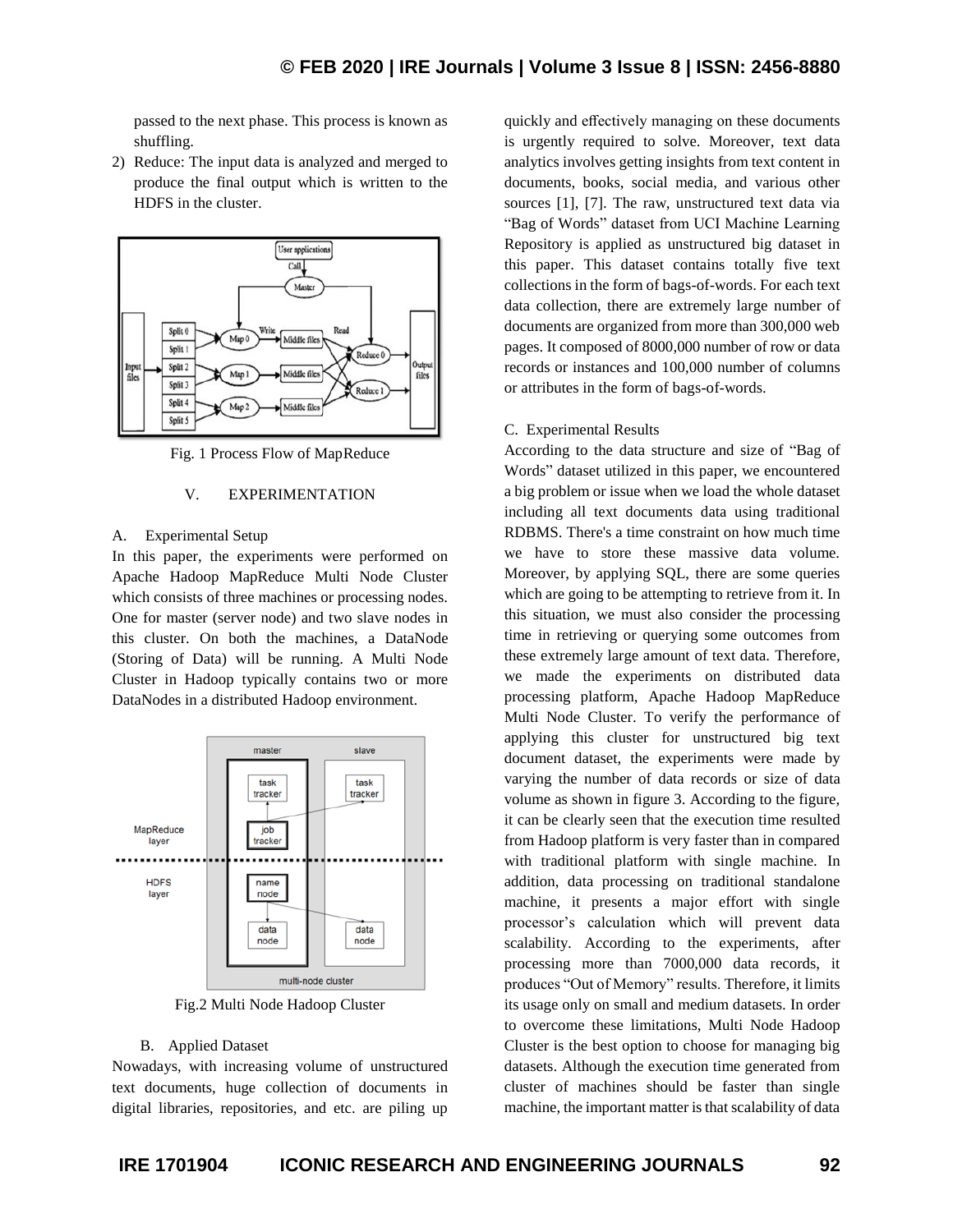volume which is essential in managing big data especially unstructured big text data in this paper.



Fig. 3 Execution Time Comparison between Two Platforms

## VI. DISCUSSIONS AND FUTURE WORKS

As the use of internet is increasing, the extremely large amount of data being generated by everywhere makes traditional technologies and techniques unable to store and analyze it. This unpredictable increase in volume and complexity of data is challenging for existing database management technologies. Moreover, the massive data volume of unstructured text documents has become text data analytics to extract meaningful insights from text content in these documents. In this paper, the experiments were performed on Apache Hadoop MapReduce Multi Node Cluster applying "Bag of Words" dataset from UCI Machine Learning Repository. According to the experimentation, applying Hadoop platform offers not only faster execution time but also better data scalability performance for managing and processing unstructured big text data. In future works, we will extend the research work by experimenting diverse big datasets with different data sizes.

### REFERENCES

- [1] B. Gully, H. Eduard, -Extracting data records from unstructured biomedical full text,| in Proc. Joint Conference on Empirical Methods in Natural Language Processing and Computational Natural Language Learning (EMNLP-CoNLL), 2007, pp. 837-846.
- [2] B. Peter, B. L. Michael, Christian, -The meaningful use of big data: four perspectives--

four challenges,| ACM Sigmod, vol. 40, pp. 56-60, 2012.

- [3] D. Mitchell, M. Neha, S. Vinaya. (2015). Big data vs Traditional data. International Journal for Research in Applied Science & Engineering Technology (IJRASET).
- [4] F. George, -Database Trends and Directions: Current Challenges and Opportunities,| in Proc. DATESO, 2010, pp. 163-174.
- [5] G. Shankar, R. Siddarth, -Big data analysis using Apache Hadoop,| in Proc. International Conference on IT Convergence and Security (ICITCS), 2014, pp. 1-4.
- [6] K. A. Bhadani, J. Dhanya, -Big data: challenges, opportunities, and realities,| in Proc. Effective big data management and opportunities implementation, 2016, pp. 1-24.
- [7] K. Kanimozhi, M. Venkatesan, -Unstructured data analysis-a survey,| International Journal of Advanced Research in Computer and Communication Engineering, vol. 4, pp. 223-225, 2015.
- [8] M. Rahul, K. Rashmi, et al., -Efficient analysis of big data using map reduce framework,| International Journal of Recent Development in Engineering and Technology, vol. 2, 2014.
- [9] O. Carlos, -Can we analyze big data inside a DBMS?,| in Proc. 16th international workshop on Data warehousing and OLAP, 2013, pp. 85-92.
- [10] P. Jaroslav, -How to Store and Process Big Data: Are Today's Databases Sufficient?,| in Proc. IFIP International Conference on Computer Information Systems and Industrial Management, Springer, Berlin, 2015, pp. 5-10.
- [11] P. Rabi, Padhy, Big data processing with Hadoop-MapReduce in cloud systems,| International Journal of Cloud Computing and Services Science, vol. 2, pp. 1-16, 2013.
- [12] S. Naga, R. Monika, et al., Data Migration from RDBMS to Hadoop, 2016.
- [13] S. Vikram, R. E. Madhusudhan, -Big Datasolutions for RDBMS problems-A survey, in Proc. 12th IEEE/IFIP Network Operations & Management Symposium, Osaka, Japan, 2013.
- [14] T. Abderrahim, B. Abdessamad, et al., -A Comparative Study of Hadoop-based Big Data